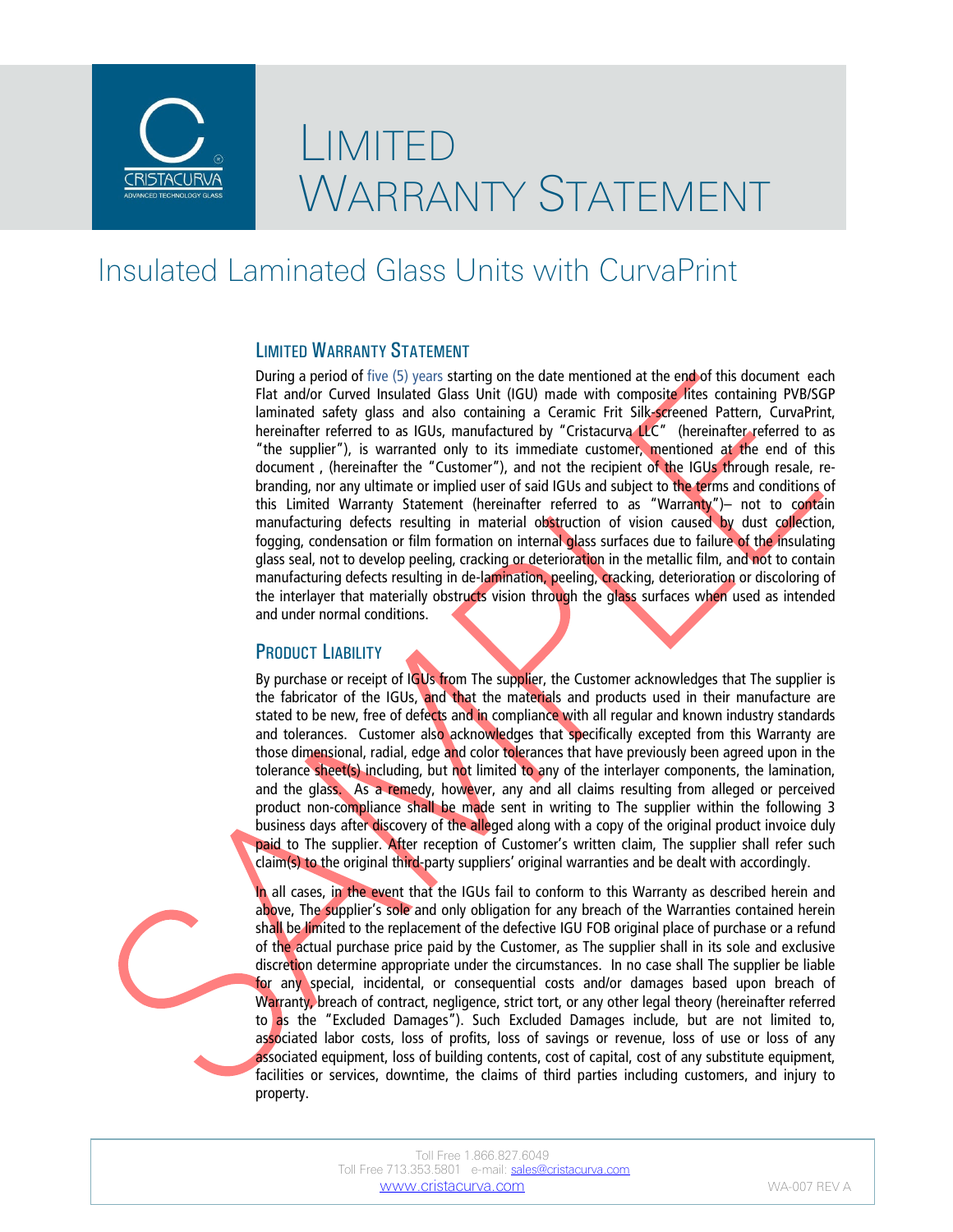

# LIMITED WARRANTY STATEMENT

### Insulated Laminated Glass Units with CurvaPrint

#### SPECIFIC LIMITATIONS

This Warranty does not apply to replacement of IGUs beyond the warranty period applying to the original units. The supplier reserves the right to inspect any IGU, which is alleged to be defective prior to their removal from the glazing system, installation, or fabrication location. Failure to provide The supplier with forty-five (45) business days written notice to provide the opportunity to inspect any alleged defect in an IGU as contemplated under this Warranty will automatically result in The supplier having no liability under this Warranty. This Warranty does not apply to or cover any IGU replacement piece beyond the period covering the original IGUs.

The supplier will not be liable for any expenses involved in the removal of, or the installation of any replacement IGU, nor any other special, incidental or consequential damages or back charges from third parties should The supplier elect to replace any defective IGU. Further, the Warranty of the replacement IGUs will be limited to the remainder of the Warranty period of the original IGUs. The supplier shall not be liable to any person or entity for indirect, special, incidental, or consequential damages or charges for any reason. The supplier expressly assumes no responsibility for glass breakage by any reason or cause.

In addition, should any of the following events or conditions occur, The supplier will have no liability under this Warranty:

- Delays in delivery due to causes beyond its reasonable control including, but not limited to, acts of nature, acts of government, labor disputes, delays in transportation and delays in delivery or non-delivery by The supplier's suppliers.
- Product failure or damage due to improper handling, delivery, storage, fabrications, installation, cleaning and maintenance contrary to The supplier's recommendations and /or those standards as accepted in the industry, including, but not limited to various industry organizations such as: GANA, FMGA, LSGA, SIGMA, IGMA, NAAMM, AMA or equivalent.
- If de-lamination occurs within an area around the edges of up to 3/8" (10mm)
- If the IGUs are attacked or effected by incompatible glazing lubricants, glazing soaps, incompatible glazing gaskets, glazing sealants, incompatible cleaning fluids, moisture or building runoff, gluing or attachment of non-The supplier applied films, direct contact with paints, adhesives, solvents, or insulation, or exposure to solvent or chemical fumes.

If any part of the glass panes in the IGUs, whether individually or in totality are broken, destroyed, chipped, scratched, fractured and/or cracked, discarded, rejected, stolen, vandalized, or effected by any cause, whether known or unknown, including but not limited to events of spontaneous breakage or acts of purposeful breakage that could result from either regular and normal use or from careless and improper handling and use. The supplier expressly assumes no responsibility for glass breakage by any reason or cause.

 If the IGUs were installed in an improper, careless and/or reckless manner which would expose them to extreme and/or harsh weather conditions beyond their intended purpose. If the IGUs are subjected to standing water, or other liquids or chemicals.

 If the IGUs were made at no charge, sold as a sample, credited, not paid in full, or billed on an invoice where all or part of the payment was refused by the customer and/or permanently classified as uncollectible in our accounting system.